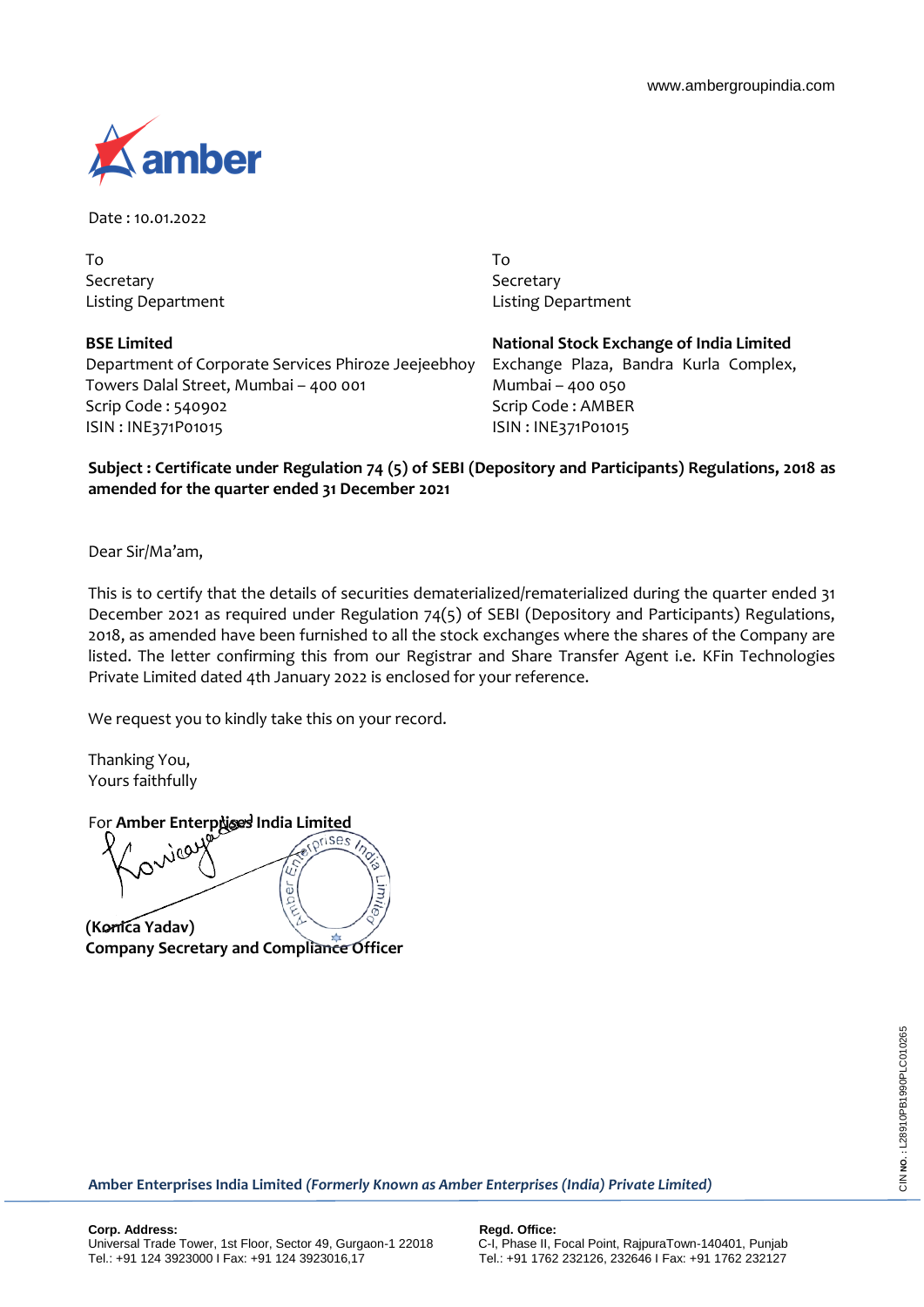

**KFIN/MRVS/NSDL/74(5) E/1 Date: 04/01/2022**

**NATIONAL SECURITIES DEPOSITORY LIMITED TRADE WORLD 4TH FLOOR KAMALA MILLS COMPOUND SENAPATI BAPAT MARG LOWER PAREL MUMBAI - 400 013**

**Dear Sir(s), Sub: Certificate under Regulation 74(5) for the quarter ended December 31, 2021**

**We as Registrars, Share Transfer and Depository Services agents of the AMBER ENTERPRISES INDIA LIMITED, certify that the details of securities dematerialized/rematerialized during the aforesaid period, as required under Regulation 74(5) of SEBI (Depositories and participants) Regulations 2018 have been furnished to all the Stock Exchanges where the shares of the company are listed.** 

**Thanking you,**

**Yours faithfully, For KFIN TECHNOLOGIES PRIVATE LIMITED**

K. Ray

**Raj Kumar Kale Asst. General Manager**

**CC TO:**

**THE COMPANY SECRETARY AMBER ENTERPRISES INDIA LIMITED UNIVERSAL TRADE TOWER, 1ST FLOOR SECTOR-49, SOHNA ROAD, GURGAON 122018**

**KFin Technologies Private Limited** 

(Formerly known as "Karvy Fintech Private Limited") **Registered & Corporate Office** 

Selenium Building, Tower-B, Plot No- 31 & 32, Financial District, Nanakramguda, Serilingampally, Hyderabad, Rangareddi, Telangana, India, 500032. Ph: +91 40 6716 2222, 7961 1000 | https://www.kfintech.com | CIN : U72400TG2017PTC117649